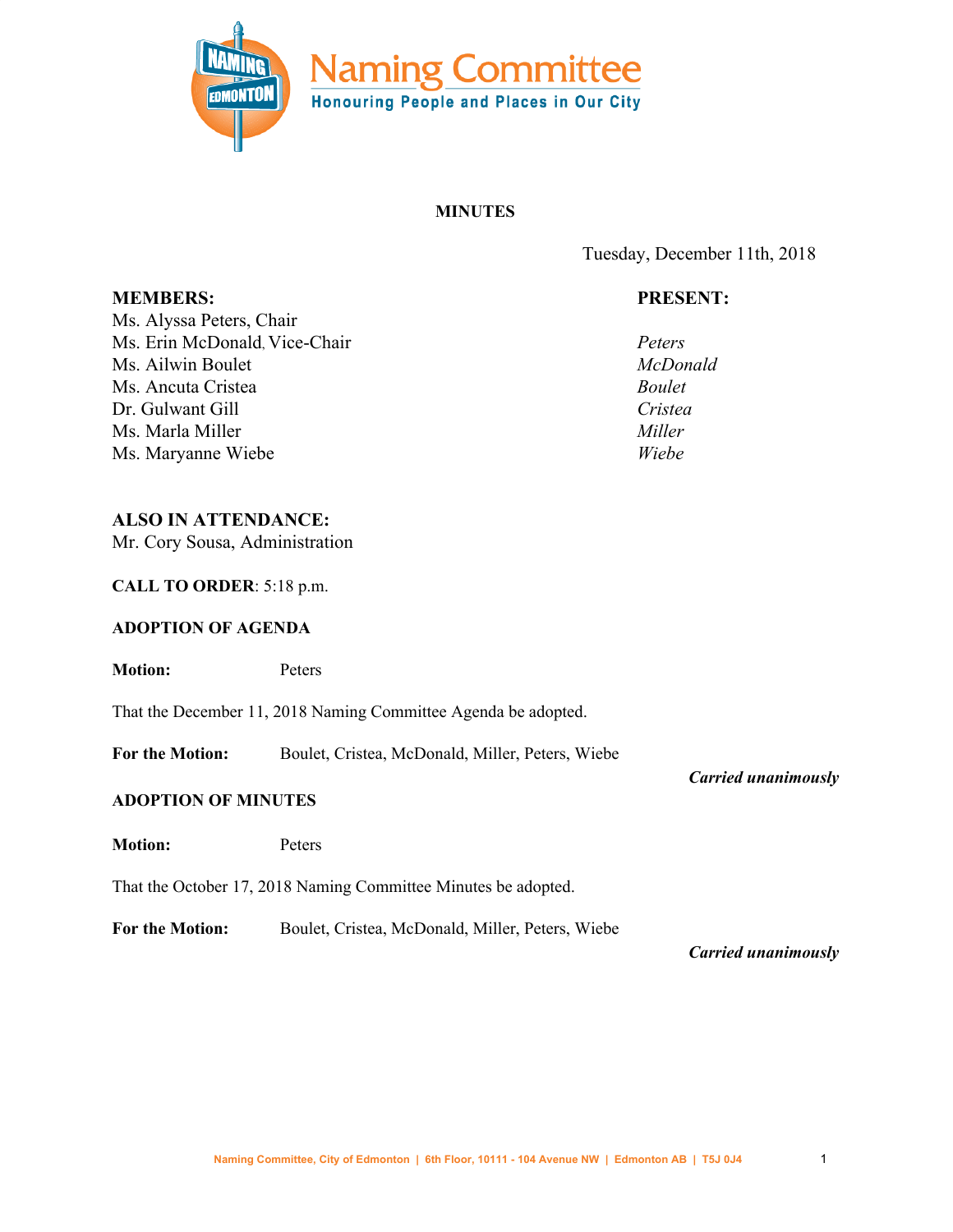

#### **OLD BUSINESS**

## **1. Request to name a portion of the Terwillegar Heights District Park within the Leger Neighbourhood**

**Motion:** Peters

That the Naming Committee receives the update from Administration as information and tables the item until the January 22, 2019 meeting.

**For the Motion:** Boulet, Cristea, McDonald, Miller, Peters, Wiebe

*Carried Unanimously*

### **NEW BUSINESS**

## **2. Request to rename a building within the Strathcona Neighbourhood**.

**Motion:** Boulet

That the Naming Committee approves the re-naming of the C & E Railway Museum located at 10447 - 86 Avenue NW within the Strathcona Neighbourhood as "*C & E Railway Station*". The name change continues to honour the history of the former operations of the C  $\&$  E Railway **Station** 

**For the Motion:** Boulet, Cristea, McDonald, Miller, Peters, Wiebe

*Carried Unanimously*

**3. Request to rename the Shaw Conference Centre within the Downtown Neighbourhood**.

**Motion:** Peters

That the Naming Committee approves the re-naming of the Shaw Conference Centre located at 9797 - Jasper Avenue NW within the Downtown Neighbourhood as "*Edmonton Convention Centre*". The naming takes effect on January 1, 2019 after the naming rights of Shaw Conference Centre expires at the end of 2018.

**For the Motion:** Boulet, Cristea, McDonald, Miller, Peters, Wiebe

*Carried unanimously*